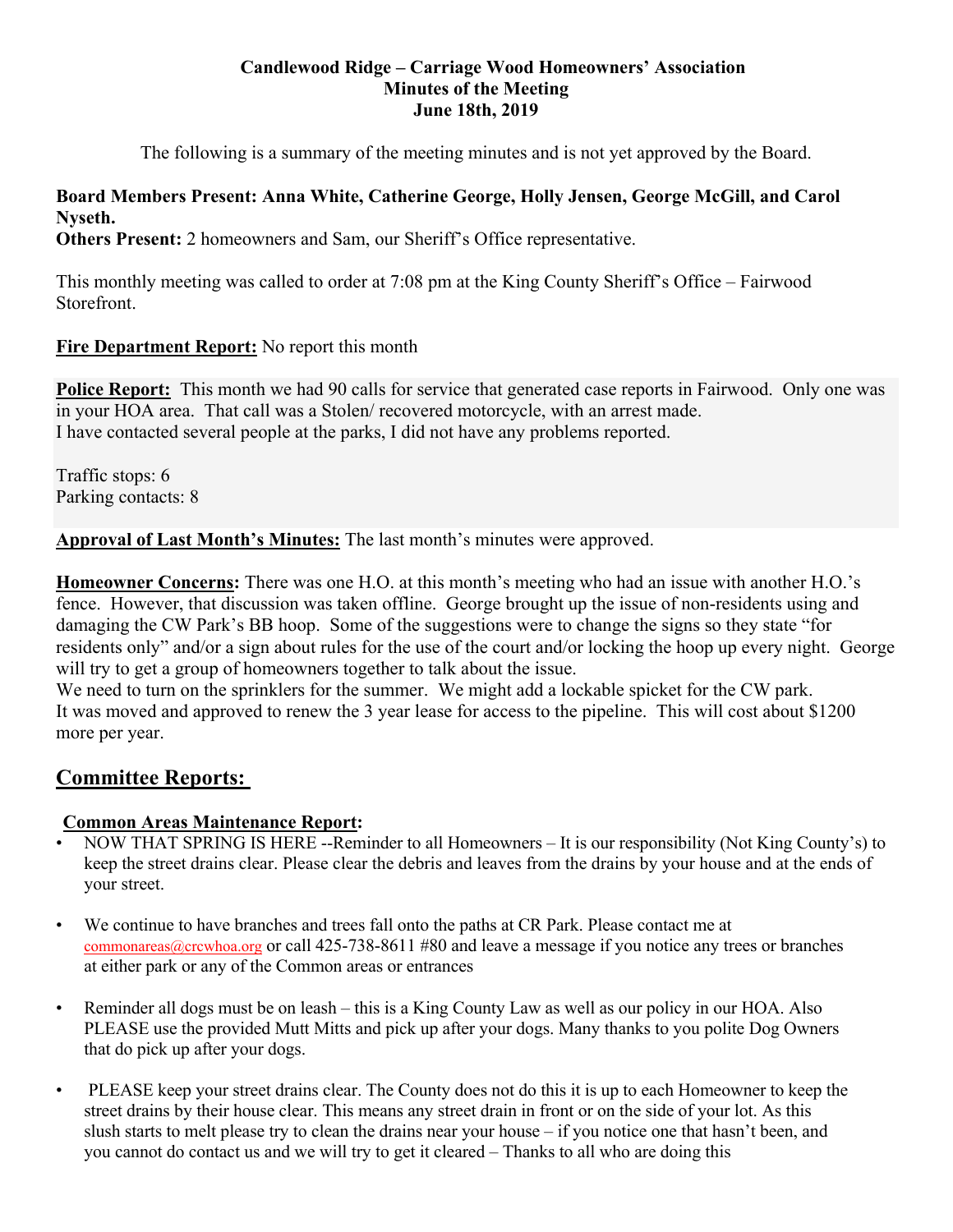- Davey tree service completed the inventory of all the trees in the 2 Parks and the tract B area just South of  $179<sup>th</sup>$  in CR. The report will be to us about May  $25<sup>th</sup>$ , we then will have to submit to the County to remove the dangerous trees in Tract B since they have designated that area as 'critical area' I have started the necessary paperwork and plan on going out to meet with the County Permit Dept. very soon.
- Someone dumped a lot of yard waste at the CW Retention Pond and we had to have Canber clean it up at a cost of \$100. If anyone knows who did this, please contact us (your name will be kept confidential) This is not allowed, please do not dump any yard waste in any of the retention pond areas or any of the Parks.
- I put the BB rim back up and the next day the teens from out of the area were back, this time there were 8 of them and they drove up in cars. They also took down the PB net again. We have bought a rim lock and the hoop is currently locked until we can figure out who is going to unlock and lock it each day or when?
- King County Sheriff Patrols and requests will now be coordinated by the CAM Chair and monthly reports will be submitted before each monthly meeting. Please contact the Board with any areas of concern and we will do our best to accommodate.
- Please keep a watch for suspicious Activity and call 911
- **Reminder:** Our parks are private parks which exist for the use and enjoyment of HOA residents, their families and guests. They are not public parks. Our park usage rules apply to everyone. Following are some of the rules that have been established to maximize safety, and minimize liability and maintenance cost:
- A. Park Hours: 9:00 am to dusk.
- B. No Smoking, alcohol, drugs, loud music, golfing, motorized vehicles or **Fireworks** are allowed.
- C. Animals must be leashed and owners are responsible for cleaning up after their animals.

#### **ACC Report:**

We accept ACR requests via e-mail when the form does not need paint chips. (All paint chips must be mailed or hand delivered.) It has been noted that paint requests have been received lately without paint chips as well as requests without ACR forms. All requests must be accompanied by ACR forms which must be signed, include a valid address and phone number and, if for paint or stain, must include paint chips and note which paint is for what part of the house (body, trim, deck, gutters, door, ...).

ACC requests for this month were:

- 7 paint
- 1 fascia
- 1 mail box
- 1 roof
- 1 driveway
- 1 decking
- 1 tree removal
- 2 fence
- 1 gutter
- 1 window
- 1 shed

#### **Complaints Negotiations Report:**

There were no new complaints.

#### **Treasurer's Report:**

All is going well. However, there will be more costs than normal for CAM due to the tree inventory expense.

#### **Legal and Insurance Report:**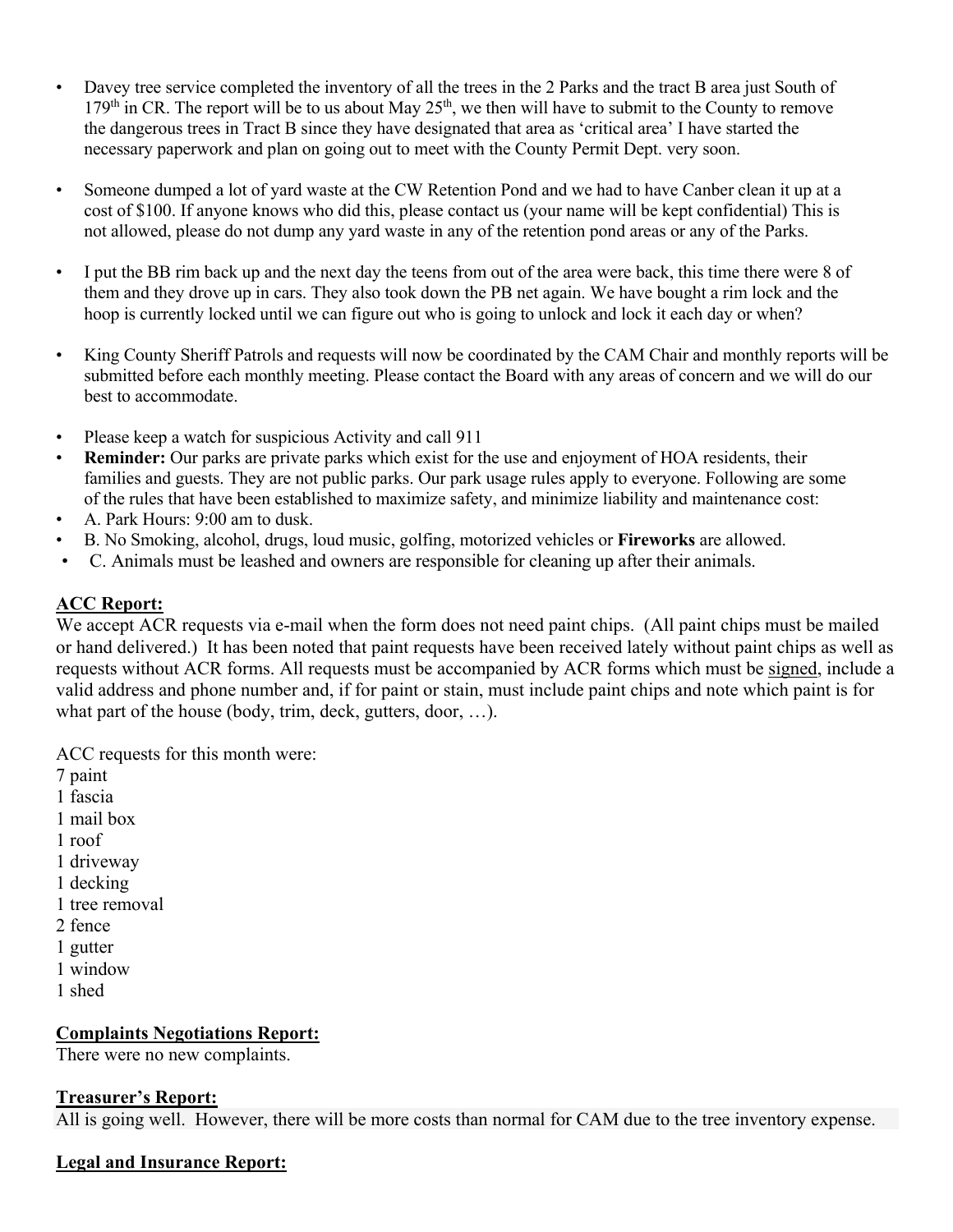We had received an order of dismissal of the lawsuit against the HOA. Now we have asked our insurance company to double the coverage.

We are looking at the possibility of a sheriff's sale with regards to a problem house.

## **+Community Events Committee**

The next event is the garage sale on the  $12<sup>th</sup> - 14<sup>th</sup>$  of July Please note that, if a home owner wants to reserve a park, he or she should contact the CAM chair at commonareas@crcwhoa.org or call 425-738-8611 #80 and leave a message.

### **Cul-de-Sac Committee**

George is still planning on reviewing the cul-de-sacs when time and weather permits. The quarterly maintenance was done as scheduled.

## **Web Site:**

No report this month.

## **Capital Improvement Committee:**

No report this month

#### **Nominating Committee**

No report this month but still need two new Board members.

#### **Old Business:**

We discussed the Spring walk about. The second pass is scheduled for the first two weeks of July. We are still waiting for the lawyer's review of the new ACC guidelines. He is also supposed to write a letter about shared fences.

#### **New Business:**

None.

If you would like to give us your email address in order to be added to our email announcements please send your info to bookkeeper@crcwhoa.org. No one will see your email and we will not give it to anyone.

Roles for the 2019 HOA Board Members

| George McGill                   | President / Common Areas Chair / Cul-de-sac Chair |
|---------------------------------|---------------------------------------------------|
| Catherine George                | Reporting Secretary / ACC Chair / Web Master      |
| Alicia Follette                 | Complaints / Treasurer                            |
| Carol Nyseth                    | Vice President                                    |
| Holly Jensen                    | Community Events Committee Chair                  |
| Anna White                      | <b>ACC</b> Member                                 |
| *Don Nelson                     | Legal and Insurance                               |
| * Volunteer, not a Board Member |                                                   |

**Special Topics:** Visit our Website and contact the HOA via Email at:

Web – www.crcwhoa.org Facebook - Candlewood Ridge/Carriagewood HOA Email – president@crcwhoa.org info@crcwhoa.org architecture@crcwhoa.org If you would like to give us your email address in order to be added to our email announcements please send your info to bookkeeper@crcwhoa.org. Please visit us on Facebook also.